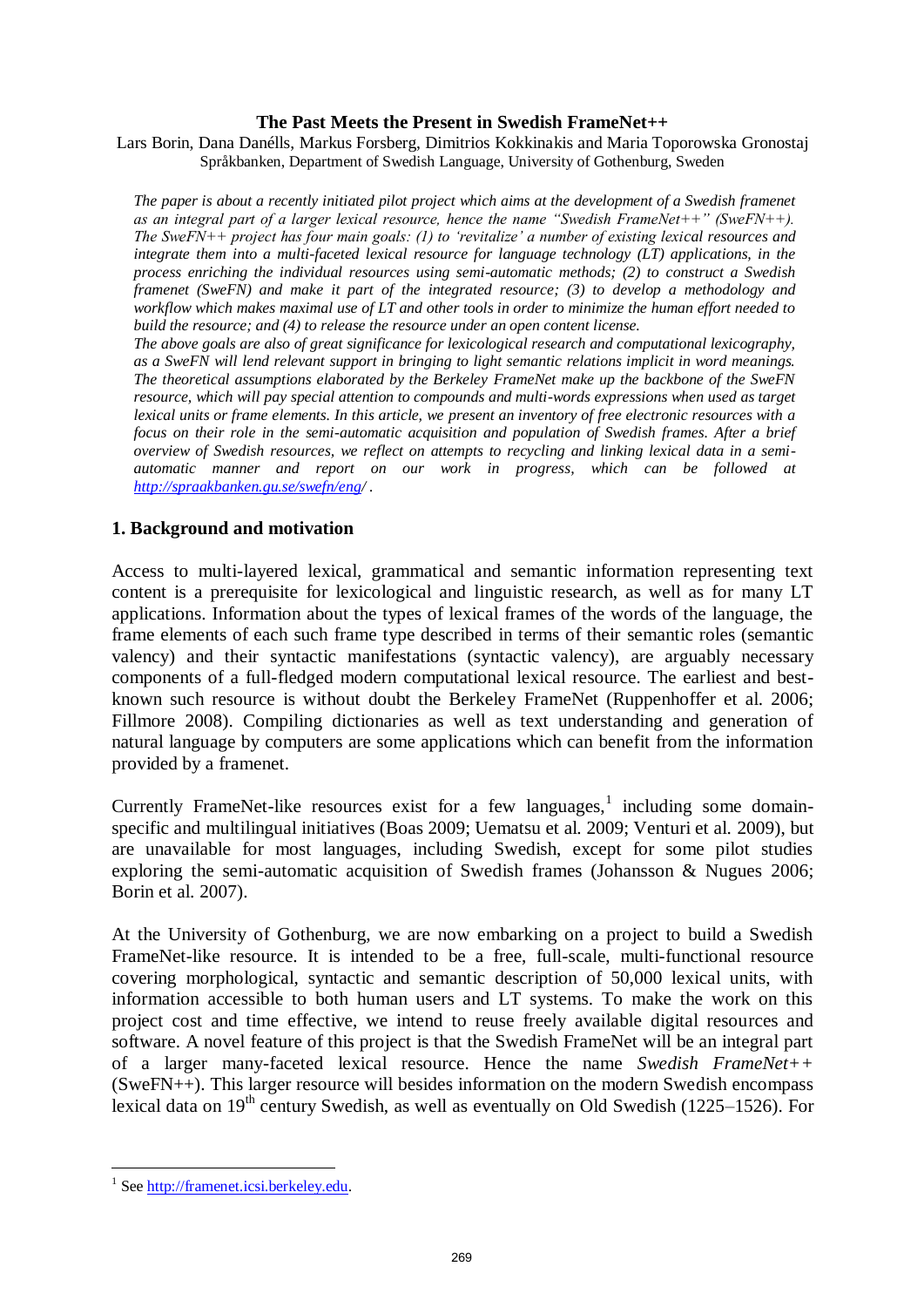more information on the ongoing work on the Old Swedish strand see Borin & Forsberg (2009a).

In this paper, the focus is on the resources and methodology aiming at the acquisition and population of the frames with lexical units for modern Swedish. A short presentation of the resources (section 2) is followed by an overview of methods aiming at acquisition of frames and targeting lexical units evoking particular frames (section 3). We report on our work in progress (section 4) and also address the issue of dealing with compounds and multiword expressions (section 5). We round off with conclusions (section 6).

# **2. Lexical resources for recycling**

As a result of many years work on Swedish linguistic resources and Swedish lexicography, there are at our disposal a number of freely available digital linguistic resources of various kinds – including both data and processing resources – with various stages of coverage, and in various formats.<sup>2</sup> When now planning the construction of a Swedish FrameNet, thinking green should be the order of the day, i.e., recycling these resources should be a priority (cf. Green et al. 2004). If by this the resulting resource can become something more than a FrameNet – as we know it will – so much the better. This is the 'plus-plus' aspect of SweFN++. Below we describe briefly some of the existing lexical resources for the modern Swedish with a focus on their contribution to SweFN++.

### **2.1. Resources for modern Swedish at Språkbanken**

SALDO is the core lexicon of SweFN++ to which all other information is to be linked, as it provides morphological and lexical-semantic information on 73,000 entries (senses expressed by single words or multiword units).<sup>3</sup> The lexicon is an updated version of *The Swedish Associative Thesaurus* (Lönngren, 1989), remade into a fully digital resource and enhanced by Borin & Forsberg (2009b). SALDO is an unusual semantic network in which lexemes of all word classes are arranged into a hierarchical structure according to the principle of centrality, capturing semantic closeness between two lexemes. Each lexical unit is given an obligatory main descriptor, its *mother*, which can be complemented by an optional determinative descriptor, its *father*. In the examples below, shown in Table 1, the mother precedes the plus sign and the father follows it, whenever it is present.

| <i>bröd</i> `bread':         | $mat + mjol$ | 'food + flour'                      |
|------------------------------|--------------|-------------------------------------|
| <i>brud</i> `bride':         |              | gifta sig + hon 'get married + she' |
| bröllop 'wedding':           | gifta sig    | 'get married'                       |
| gifta sig 'get married': par |              | 'pair'                              |

Table 1. Lexical information taken from SALDO.

The mother descriptor is usually: (i) semantically closer to the entry word; (ii) semantically and/or morphologically less complex than the entry word; (iii) more frequent; (iv) stylistically more unmarked; and (v) acquired earlier in the first and second language acquisition. Father descriptors are used mainly to differentiate lexical units (senses) having the same mother. They are assigned to about 50% of the entries. Thus, information about the entry"s mother

<u>.</u>

 $2$  It is important to our goals that the resources be freely available and modifiable, i.e., under an Open Source or Open Content license, since we plan to make the resulting resource available under this kind of license.

<sup>&</sup>lt;sup>3</sup> Se[e http://spraakbanken.gu.se/sal/eng/.](http://spraakbanken.gu.se/sal/eng/)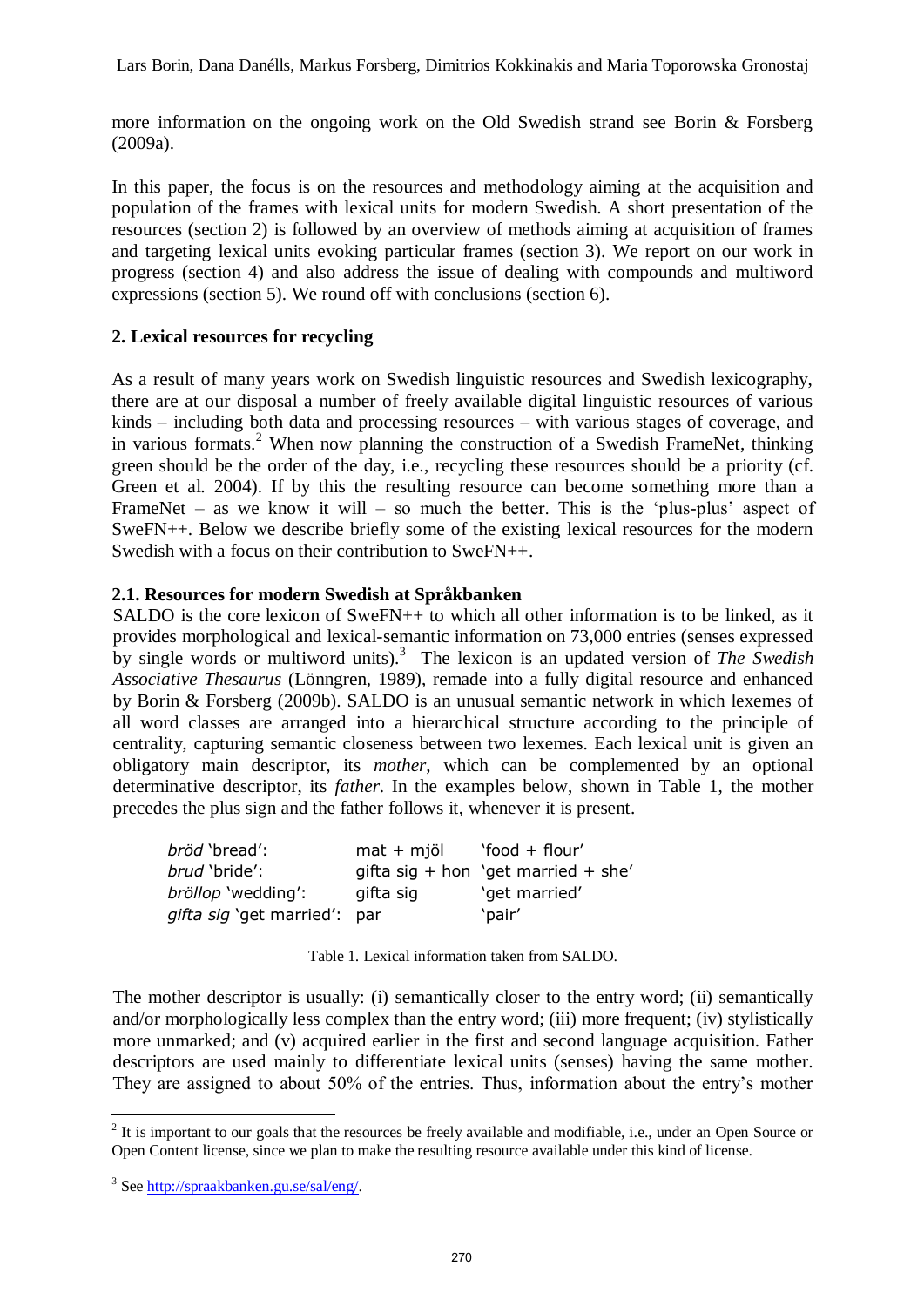and father provides necessary clues for disambiguation of polysemous entries. It also offers some means for semantic classification of lexical units as those which share specific mother and father relations are more closely related to each other, as compared to those having different father descriptors. Thus, it is plausible to assume that such related lexical units can populate the same semantic frames as target units or as manifestations of frame elements. Consequently, this semantic information can be one of many factors conducive to populating the frames.

Due to the core status of SALDO in SweFN++, its lemmas and lexical units are the items to which information from other electronic resources, contributors to the SweFN++, is linked, e.g. the SIMPLE and PAROLE lexicons as well as the People's Synonym Dictionary. These resources are described below.

The SIMPLE and PAROLE lexicons for Swedish are lexical resources aimed at LT applications, results of the EU projects PAROLE (1996–1998) and SIMPLE (1998–2000) (Lenci et al. 2000). The Swedish SIMPLE lexicon contains 8,500 semantic units being characterised with respect to semantic type, domain and selection restrictions. All the items are also linked to the Swedish PAROLE lexicon, which contains 29,000 syntactic units representing syntactic valency information. The question is whether this meta-information indicating semantic and syntactic valency can support selection of the relevant frame(s) out of the repository of the FrameNet frames. Let's have a look at the verb *gifta sig* 'get married' and the information provided in the Swedish SIMPLE lexicon:

| Semantic type: | Cooperative_activity                                |
|----------------|-----------------------------------------------------|
| Domain         | General                                             |
|                | Selection restrictions: Arg 0=Human Verb Arg1=Human |

Using the repository of English frame elements, on the one hand, and the SIMPLE data on the other hand, a lexicographer can map the semantic type of arguments onto the semantic role Partner, as humans involved in a cooperative activity can be perceived as partners. In FrameNet, the Partner role is dealt with in terms of the core elements Partner 1, Partner 2 and Partners and occurs in the frames: Collaboration, Forming\_relationships and Personal\_relationship. Selecting a correct frame automatically can in many cases be far from trivial, even if both the semantic and syntactic criteria specified in the SIMPLE and PAROLE lexicons are taken into consideration. In this particular case, the information on reflexivity in combination with the information on the semantic type of the verb, cooperative activity, can support exclusion of the frame Personal relationship, describing a static relation rather than an act. The Collaboration frame can be precluded because it implies occurrence of the frame element Undertaking, being absent in the frame Forming\_relationships. Since these three frames manifest the semantic relations by means of different syntactic valency patterns the identification of an appropriate frame can be performed automatically, whenever the full set of core elements is represented in a text.

The Semantic Database (SDB) is a valency description of a number of verbs using a set of about 40 general semantic roles (Järborg 2001), and linking them to example instances in a balanced corpus (about 200,000 occurrences). One goal of the project will be to find effective ways of linking FEs to SDB roles.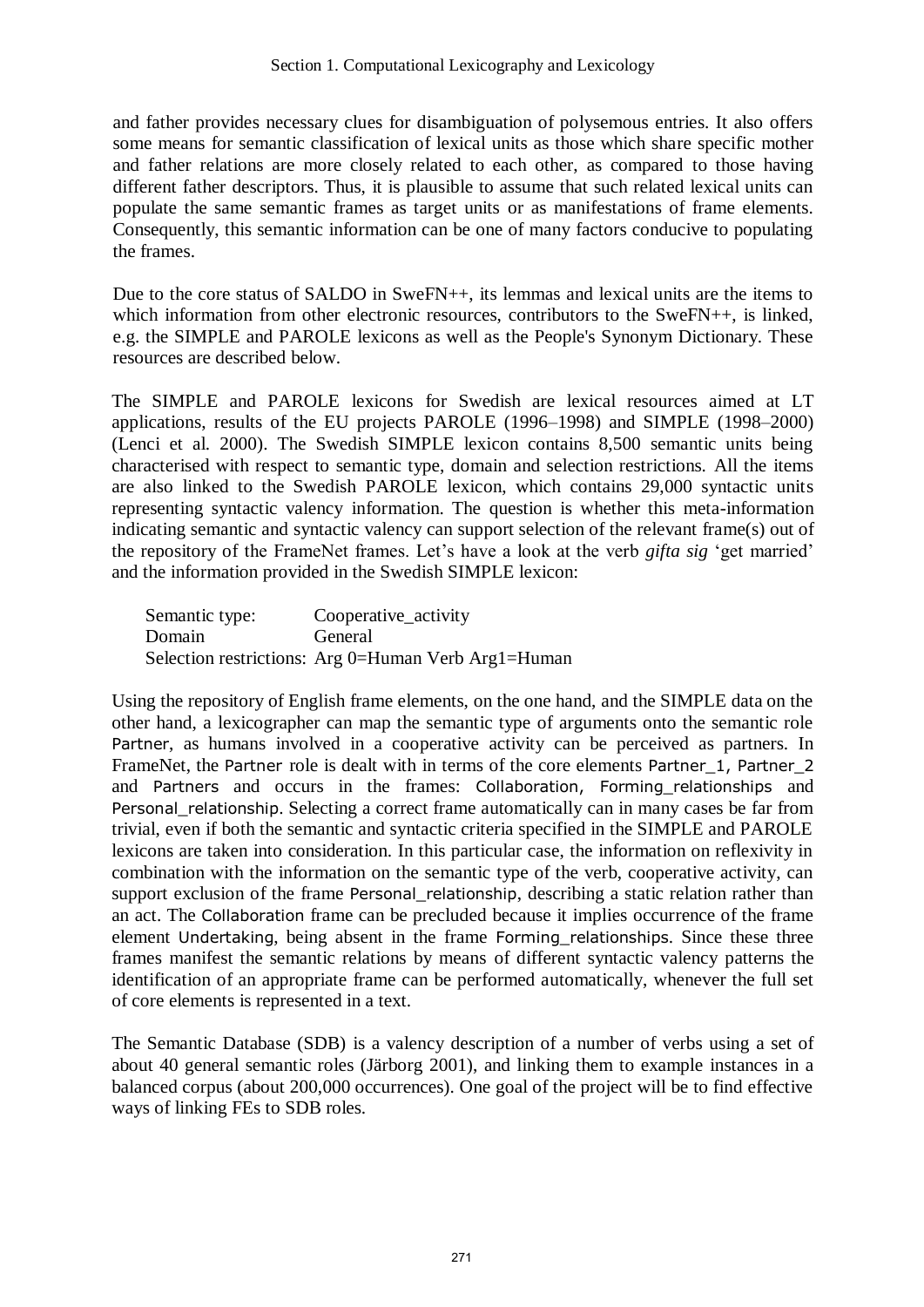Lars Borin, Dana Danélls, Markus Forsberg, Dimitrios Kokkinakis and Maria Toporowska Gronostaj

### **2.2. Other free lexical resources**

The People"s Synonym Dictionary (Synlex) (Kann & Rosell 2006) is a collaborative effort where a large number of people have rated the synonymy of a word pair (randomly chosen from a large set of synonym candidates) on a scale from 0 to 5. The downloadable version contains all word pairs with an average rating in the interval 3 to  $5<sup>4</sup>$  almost 40,000 Swedish synonym pairs. This resource can make the work on populating the Swedish frames more efficient, as it provides partially preprocessed data for further semantic analysis aiming at identification of their frame elements and frame assigning. In the course of the pilot project, a subset of 8,552 monosemous items have been linked to SALDO.

The People's Dictionary is a bilingual resource covering Swedish and English,<sup>5</sup> free for downloading. It is initially based on the Lexin Swedish-English and English-Swedish dictionary, but it is being expanded and improved by a similar collective effort as Synlex. The proposed translational equivalents are rated as either: very bad, pretty bad, pretty good, very good, don"t know and inappropriate/spam. The high-rated pairs provide data of interest for populating the frames in SweFN based on cross transfer of semantic information. In analogy to what has been said about the treatment of synonyms, even these need to be controlled whether they are compatible with description of the semantic valency characterising a particular frame.

The Intercontinental Dictionary Series (IDS) and Loanword Typology (LWT) lexical unit lists contain about 1800 concepts considered likely to have lexicalizations in a large number of languages (IDS is included in LWT). $67$  The freely available lists make good candidates for the SweFN++ core vocabulary and provide links to this vocabulary in many other languages.

Swedish Wiktionary contains  $43,000$  entries,  $8$  subdivided into senses with definitions. Definitions are rare in other free lexical resources, which makes Swedish Wiktionary interesting for our purposes.

The Lund University Frame List comes out of work by Johansson & Nugues (2006), who have made several experiments aiming at automatic creation of Swedish frame candidates by processing of parallel corpora. The lemma-frame list obtained with an automatic role labeller applied to a limited word-aligned bilingual corpus turns out to require a lot of manual revisions. Hence, we refrain from using it.

From what has been presented above follows that the available lexical resources are heterogeneous as to their content. They are also coded in different formats. They have been developed for different purposes by different groups of researchers, some by linguists, some by language technology researchers – possibly with little linguistic background or none at all – and yet others in Wikipedia-like collective efforts. Thus one of the main challenges for SweFN++ is to ensure content interoperability not only among the lexical resources but also between the available tools for text processing and lexical resources to be used by various

<sup>&</sup>lt;u>.</u> <sup>4</sup> Se[e http://lexikon.nada.kth.se/synlex.html.](http://lexikon.nada.kth.se/synlex.html)

<sup>&</sup>lt;sup>5</sup> Se[e http://folkets-lexikon.csc.kth.se/folkets.en.html#](http://folkets-lexikon.csc.kth.se/folkets.en.html) (in English).

 $6$  Se[e http://lingweb.eva.mpg.de/ids/.](http://lingweb.eva.mpg.de/ids/)

<sup>&</sup>lt;sup>7</sup> Se[e http://world.livingsources.org/semanticfield/.](http://world.livingsources.org/semanticfield/)

<sup>&</sup>lt;sup>8</sup> Se[e http://sv.wiktionary.org/.](http://sv.wiktionary.org/)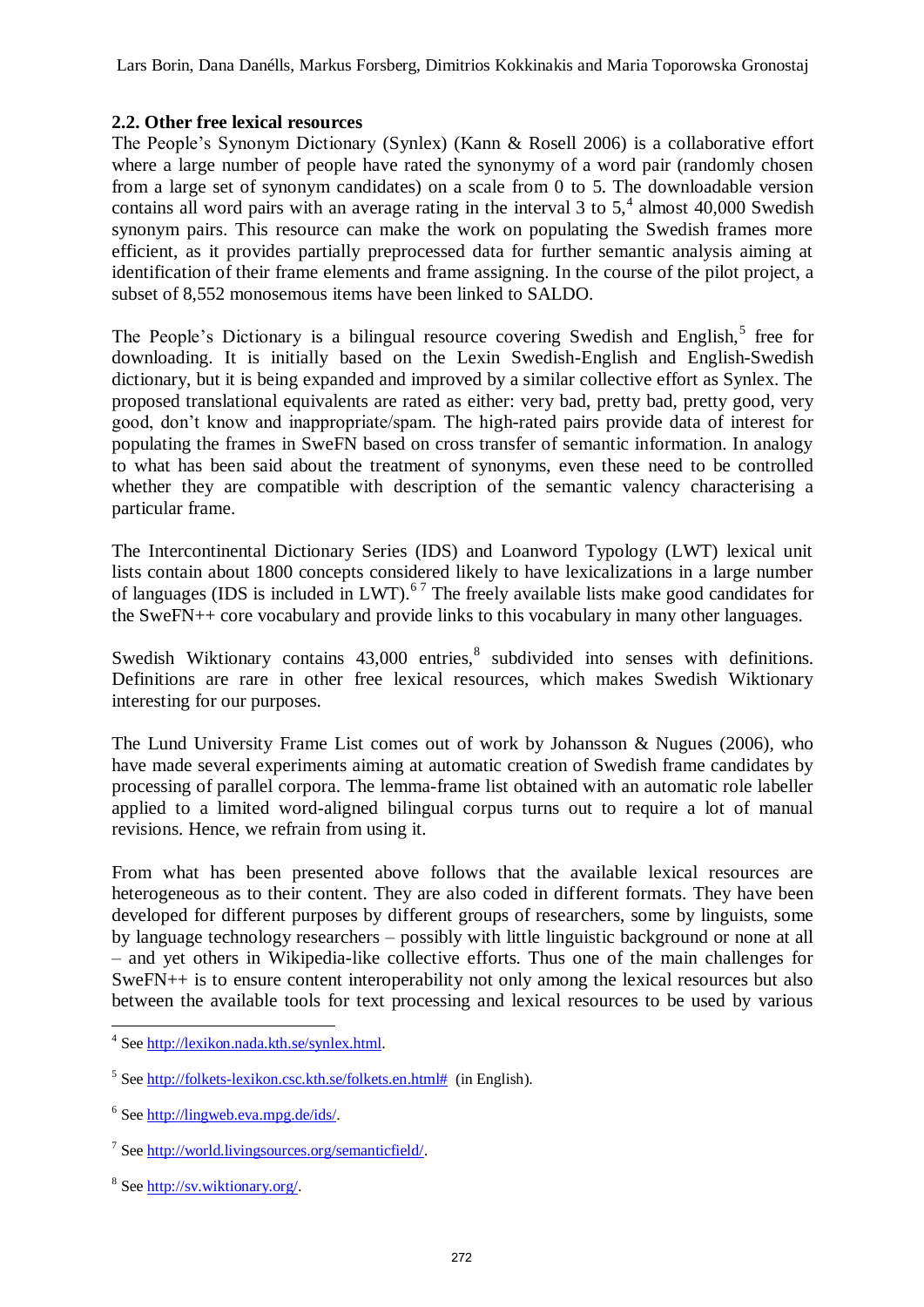pieces of software in a distributed processing environment consisting to a large part of web services. We will also need to formulate strategies for dealing with the uneven distribution of some types of information in the integrated resource (e.g. syntactic valency information is at present available for about one fourth of the entries). This is work that we have initiated quite independently of the SweFN++ plans, within the European infrastructure initiative CLARIN.<sup>9</sup> Developing a set of special strategies for semi-automatic linking of homographic lemmas and polysemous items across the lexical resources is a great challenge for this project.

# **3. Methodology for FrameNet development**

Developing a resource like FrameNet for a language is a time and labour intensive task. Hence, we aim to find ways of conducting the work which will minimize human effort and focus it where it will be most useful. This involves both arranging the workflow with respect to automated processing and human work and devising effective tools with good interfaces for the latter. In a small pilot study, we have started the work of linking some of the existing lexical resources, mainly to get a rough estimate of how much manual work would be involved, and also work on the framenet itself, focusing on domain-specific vocabulary in medicine and art, and also some selected frames from a general domain. The outcomes are 38 skeleton frame descriptions for about 1,500 lexical units.<sup>10</sup>

In international framenet initiatives, the same two general methodological approaches can be observed as in international wordnet projects (Vossen et al. 2009): the extension approach, where the English resource is translated into the target language (e.g. the Spanish framenet), and the merging approach, where the resource is built from the ground up in the target language (e.g. the German SALSA project), and later often linked to the English resource. Both approaches have their pros and cons, which have been much discussed in the literature on wordnets. In the pilot study we have used mainly the extension approach, and this will be the main method also in the first phase of the project. Later, when the LT support tools for the project become available, we will switch to a more Swedish-centered approach reusing the data from merged lexical resources and corpus-based acquisition of frames.

# **3.1. Extension approach**

A prerequisite for the extension approach based on lexical transfer of information from English to Swedish is access to a digital bilingual dictionary supplying Swedish equivalents to lexical units evoking frames. Free bilingual resources such as the People"s Dictionary and the LWT list are potential sources of information which can support translation of the lexical units in the FrameNet into Swedish. However, the fact that a lexical unit can have two or more translational equivalents creates a bottleneck for automatic processing of data, as there is often a spectrum of shades of meaning, which are associated with differences in the semantic and syntactic valency structures.

This can be exemplified with the English verb *marry* which evokes the frame Forming relationships and which has the following eight translational equivalents according the People"s Dictionary: *förena* (figuratively), *gifta bort, gifta sig, ingå äktenskap, gifta sig med, äkta, viga, förena i äktenskap.* Out of these, the following five *gifta sig, ingå äktenskap, gifta sig med, äkta, förena i äktenskap* meet the criteria posed on the frame elements in the frame Forming relationships, namely that "Partner 1 interacts with Partner 2 (also

<sup>&</sup>lt;sup>9</sup> Se[e http://www.clarin.eu.](http://www.clarin.eu/)

<sup>10</sup> See [http://spraakbanken.gu.se/swefn/resurser/swefn-db-stat.html.](http://spraakbanken.gu.se/swefn/resurser/swefn-db-stat.html)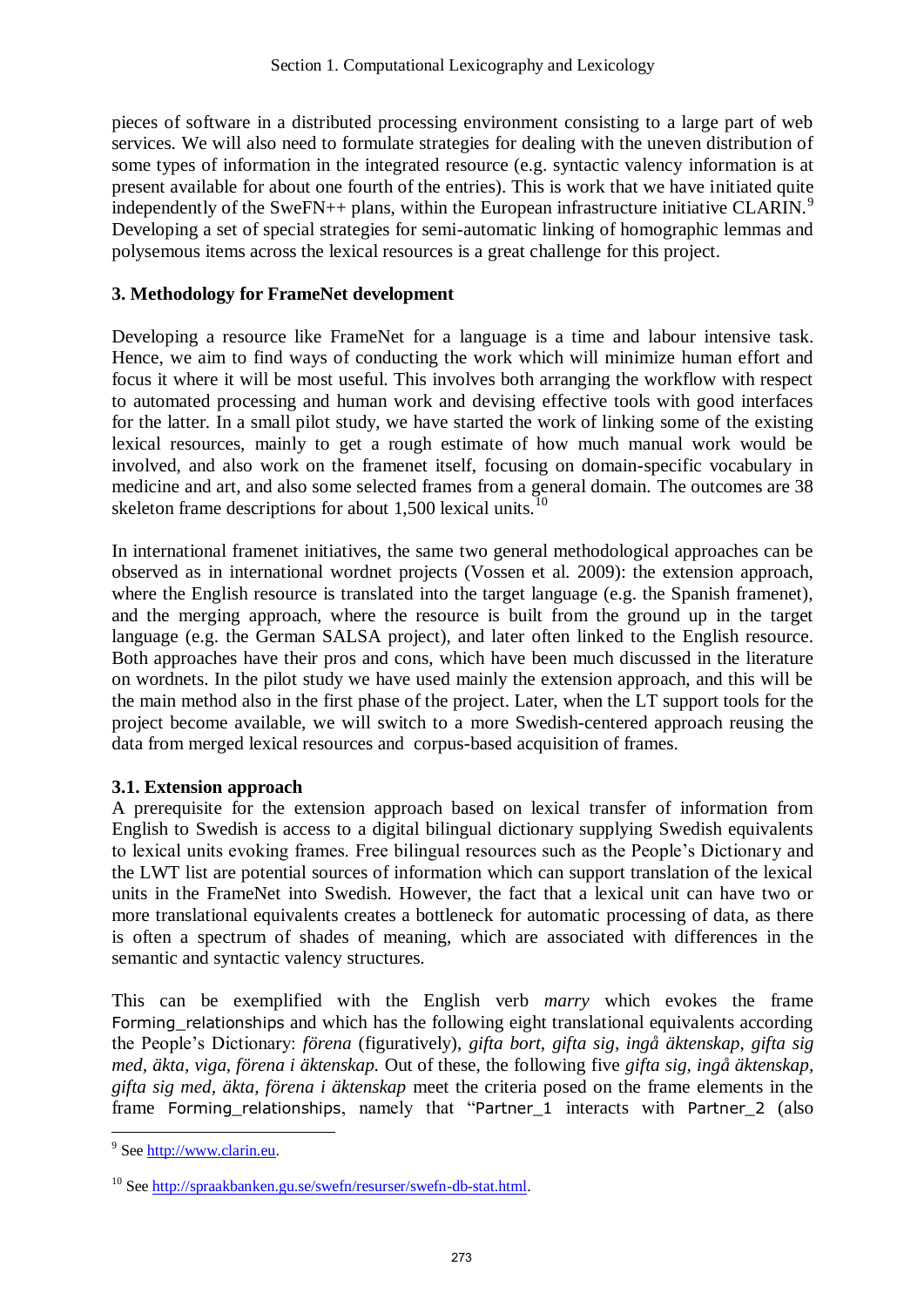collectively expressable as Partners) to change their social relationship". According to this definition, Partner\_2 is a kind of a co-agent which makes it possible to conflate the Partner\_1 and Partner\_2 roles into one, namely Partners. The remaining three verbs, *förena*  'unite, combine', gifta bort 'marry sb to sb', *viga* 'marry bride and bridegroom', imply roles which do not conform to those in the quoted definition, as the underlying semantic relations are those of an Agent and Patient respectively, if expressed in terms of a more abstract role repository. Thus, the automatic processing of strings of equivalents is far from simple and might require a lot of pre-processing of texts on both the syntactic and semantic levels.

One of the minor disadvantages of this method is that it is biased toward creating a Swedish copy of the English FrameNet, rather than developing an original resource capturing the nature of the Swedish language. But as already hinted at, it will be balanced with the merging approach, as the development of methods for semi-automatic direct acquisition of frames is one of the main goals in the SweFN++ project.

### **3.2. Merging approach**

The merging approach aims at direct acquisition of frames from Swedish corpora that are semantically and syntactically annotated (Borin et al. 2007). From the literature it is clear that linguistic annotation yields better data than working directly with raw text, and that higherlevel annotation, e.g. functional syntax, is better than less sophisticated processing, e.g. partof-speech tagging. We will use existing freely available automatic annotation tools, such as the SALDO morphology (Borin et al. 2008), the Swedish named entity recognition system of Kokkinakis (2004), the Hunpos tagger (Halacsy et al. 2007) and Maltparser (Nivre et al. 2007) in order to achieve functionality along the lines of (the commercial systems) Sketch Engine (Kilgarriff et al. 2004) or Deepdict (Bick 2009).

Even if an extensively annotated corpus of general language is not available at this stage of the project, we were able to experiment with syntactic and semantic tagging of Swedish texts. The parser that we applied to the annotated data is based on finite-state cascades (Kokkinakis & Johansson Kokkinakis 1999). It is aware of shallow semantic annotations from both medical thesauruses and a generic named entity recognition component (Kokkinakis 2004). The experiments conducted so far have indicated that this annotation can pinpoint relevant frame elements and frames (see Fig 1). For example, the semantic annotation tags, like DISEASE, SYMPTOM, ANATOMY, CHEMICAL, TECHNIQUE occurring in example sentences with the verb *lindra* (meaning 'relieve', 'mitigate', 'soothe', 'palliate') can be relatively easily mapped onto frame elements such as Affliction, Body-part, Medication, Treatment occurring in the Cure frame The matching can be conducted manually to assure a high quality of the mapping. However, the mapping of the label PERSON onto frame elements Healer and Patient is less straightforward, as access to either deeper semantic information or contextual preferences imposed by the frame evoking unit is required for identification of those particular semantic roles. It can also be noted that several general non-core element e.g. Time, Place correlate with the tag set used for the annotation.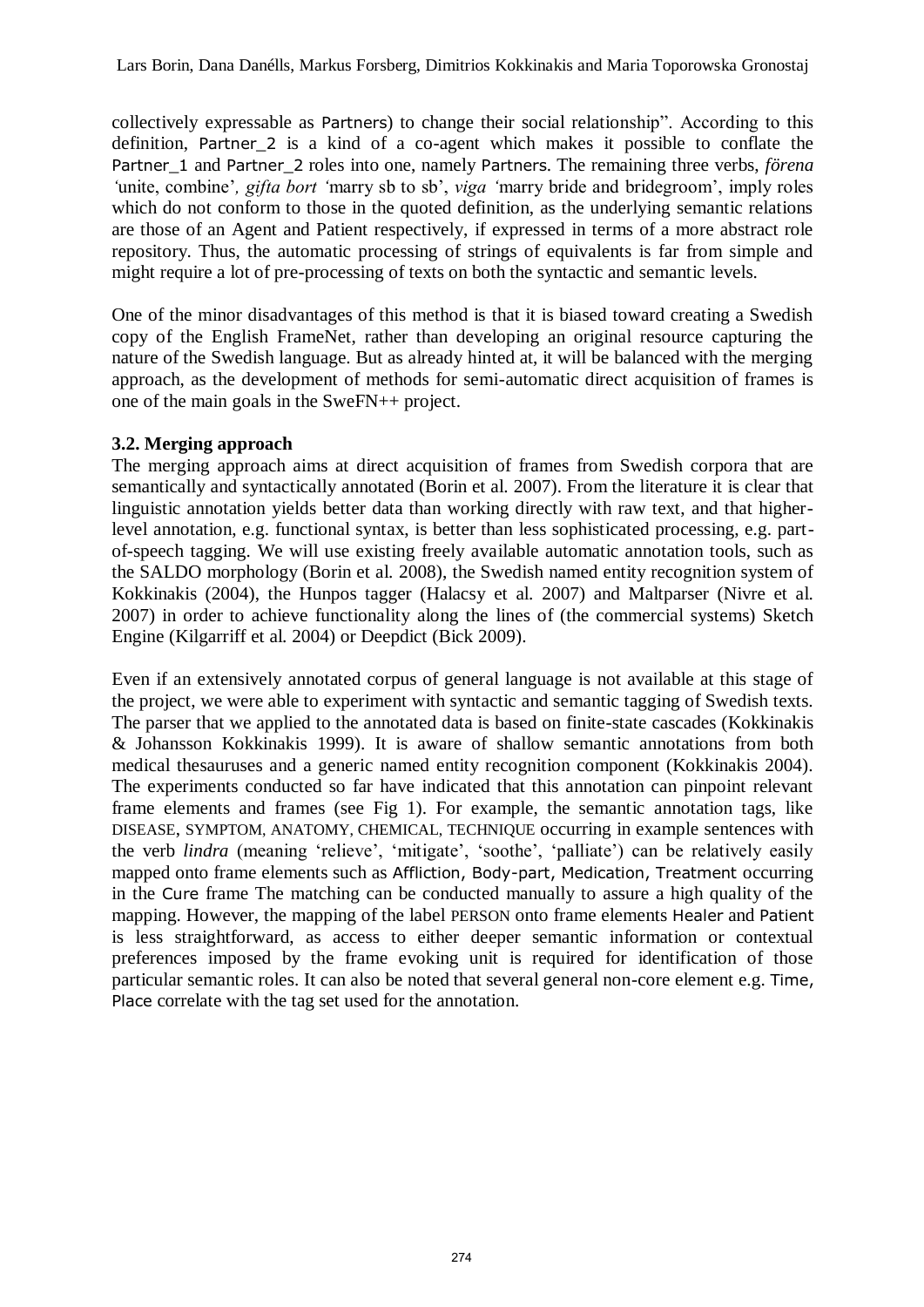Blodgruppsdieten påstås ha en sammansättning som förhindrar eller lindrar <SYMPTOM>symtomen</>></br>/> vid allvarliga<br/> <br/>DISEASE>sjukdomar</></>></>></>></></>SPASE>hjärt- och <DISEASE>allergier</></>> samt<DISEASE>infektionssjukdomar</></>>>

<TECHNIQUE>Steloperation</> av <ANATOMY>fotleden</>></>>lindrar<SYMPTOM>smärta</></>>> väl men medför en del komplikationer.

<TIME>Idag</> behandlas <DISEASE>restless legs</>s</>> framför allt med <CHEMICAL>L-dopa</>></>> vilket lindrar <SYMPTOM>symtomen</>></>>

l en nyligen genomförd studie på <ORG>Karolinska sjukhuset</>tsann vi att <CHEMICAL>Emla</>a</>> inte heller lindrar <SYMPTOM>smärtan</>></>> vid hälstick på <PERSON>nyfödda fullgångna barn</></>>> i samband med PKU-prov [8].

Figure 1. An excerpt from the *Läkartidningen* (Journal of the Swedish Medical Society) corpus with semantic named entity annotations. (ORG is an acronym for organisation)

The tests on the medical corpora reaffirm our assumption that richly annotated text can be helpful in the acquisition of frames, as the set of frame elements associated with the frame evoking lexical units can narrow the set of relevant frames and in the best case indicate a proper frame. Semantic pre-processing of text can also result in improvement of accuracy for syntactic relation extraction (e.g. subject, object), which is relevant to the development of a FrameNet, and in particular to the recovering of frequent semantic syntactic valency patterns. This information can hopefully contribute to the decrease of coordination and structural ambiguity errors in the process of syntactic parsing. It is our conviction that mutual feedback can further enrich both the named entity system and the content of SweFN.

#### **4. Work in progress and results**

#### **4.1. Methodological perspective**

SweFN++ will differ from the Berkeley FrameNet in one crucial aspect: It is from the beginning planned as an LT resource, which has implications for how it is created and maintained. For example, to be able to use the information about frame elements there is no room for human intuition, everything must be consistently formalized.

One of the main questions in this context is how to find a good balance between computational methods and manual work. Computational methods always produce errors for non-trivial linguistic descriptions but are completely consistent. Linguists are able to deal with the irregular and more difficult linguistic description problems, but humans are not as good as computers at being completely consistent, and also much more expensive than computer processing. Thus, the focus is on developing a workflow where automatic processing is used to produce, group and rank data and corpus examples for manual inspection. A part of the task is to exactly define what is meant by a relevant data item or a good corpus example (Kilgarriff et al. 2008).

At the same time, it has been important to us to get the work started, rather than wait for the "best" solution to emerge first. Hence, methodological development is explicitly iterative in the SweFN++ project, so that even though we knew that the technical solutions used in the pilot study would not be ideal, they allowed us to get started quickly, and to get a better understanding of some of the methodological issues involved.

One valuable insight from the pilot study concerned the estimated manual effort involved in linking the existing lexical resources. If we plot the number of senses against the number of citation forms in SALDO, we get a Zipfian-like distribution: Only about 4,300 out of the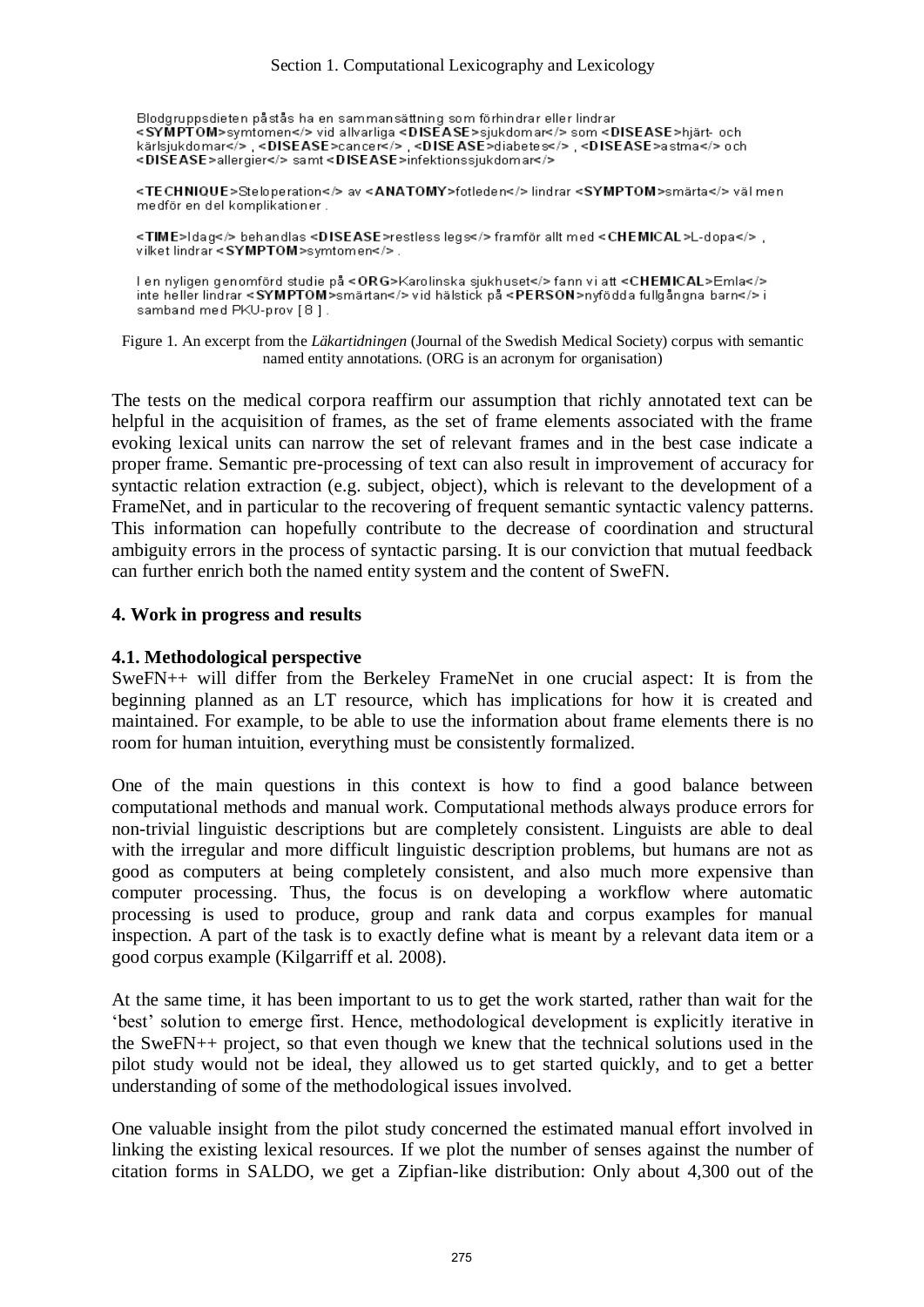67,300 citation forms have more than one sense, and the average number of senses per citation form is slightly above two among the 4,300. The practical consequence of this, which seems to hold for the other lexical resources as well, is that most of the content mapping can be automated, leaving a manageable residue for manual or semi-automatic resolution. This will generate some errors, but our working hypothesis is that the result will be good enough for practical LT applications. Importantly, the information encoded with great investments of time and money in these resources will not be lost.

Consequently, in linking the existing lexical resources we work according to a model where an initial automatic linking is made, by identifying citation forms (lemmas) with SALDO items and adding the corresponding SALDO sense identifiers. Since most of the resources are large, exhaustive manual inspection of the linkages is precluded, however. For instance, we have made an initial linking of Synlex and SALDO, for Synlex pairs where both members correspond to only one SALDO sense each. These were gathered into WordNet-style synsets using different synonymy rating thresholds.<sup>11</sup> With all but the highest degree of synonymy, it invariably turns out that some synsets become very large. In part this may be due to the people"s notion of synonymy being "looser" than that of lexicographers, but in part it is because senses in SALDO tend to be fairly coarse-grained. In such cases, manual inspection has resulted in senses being added to SALDO. An interesting methodological issue is whether such anomalous synsets could be detected by some more linguistically informed means than their size, e.g. using the topology of SALDO seen as a lexical-semantic network. Another possibility is to use automatic methods known to yield good results on judging synonymy on the basis of text occurrences, e.g., random indexing (Sahlgren 2006; Rosell et al. 2009), and in particular the linguistically informed approach of Pado & Lapata (2007). This will be investigated in the project.

### **4.2. Lexicographic perspective**

1

The theoretical framework of the Berkeley FrameNet together with its rich spectrum of lexical information on the frames and the semantic and syntactic valency for about 10,000 lexical units representing the frames has been a point of departure for creation of SweFN. In the initial phase of the project, we focus on the description of semantic valency information. In our work we follow the Berkeley frames specifications concerning: (i) the name of frame; (ii) its definition pointing out semantic relations between the set of core elements inclusive their definitions; as well as (iii) the specification of non-core elements and their definitions. We also take advantage of the meta-information provided on the types of semantic relations between the frames. As the mentioned information is considered as default in the process of our frame encoding, and as it overlaps with that explicitly specified in the Berkeley FrameNet, it is not repeated and explicitly specified in the SweFN database interface. However, the SweFN the frame information is expanded with data on: (i) domains; (ii) links between frames and the notation of semantic types from the SIMPLE lexicon; and (iii) information on instantiated compounding (see section 5.1 for more information). Inclusion of the domain information opens for creation of sub-framenets for special vocabularies, e.g. art and medicine in contrast to the general language domain. Viewing the frames and their lexical units from the semantic type perspective by projecting the semantic type classification elaborated in the SIMPLE project facilitates merging the data from the two resources and populating the frames with lexical units, (e.g. all the frames dealing with commerce in the SweFN are linked to the Transaction type in the SIMPLE classification of semantic units.)

<sup>&</sup>lt;sup>11</sup> See [http://spraakbanken.gu.se/swefn/eng/,](http://spraakbanken.gu.se/swefn/eng/) under "Lexical Resources > SWESAURUS".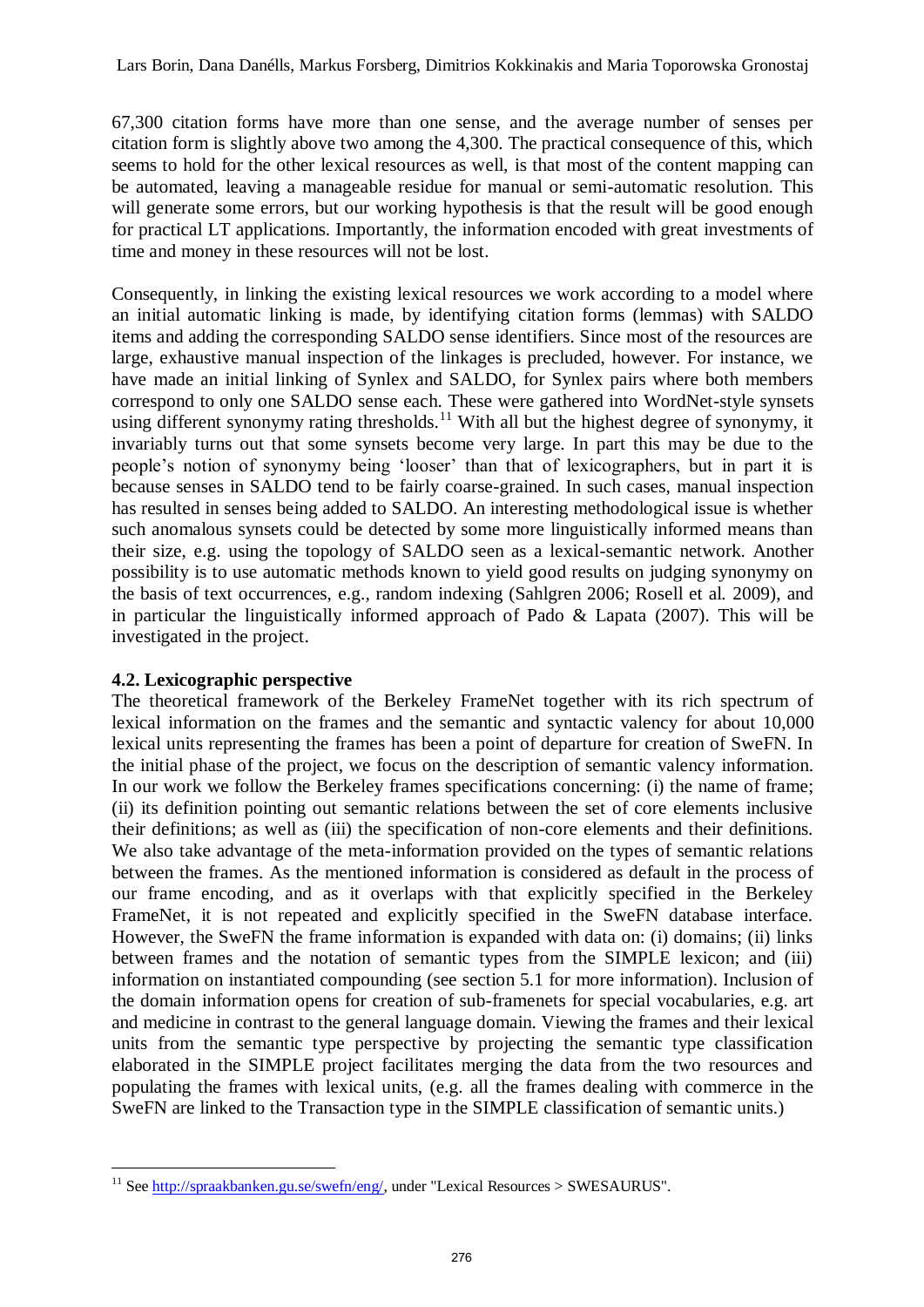An example providing an overview of the content in the Swedish frames is given in Figure 2. The labels in the left column specify the type of content in the column to the right and they stand for: name of the frame, domain, semantic type (referring to English FrameNet//SIMPLE), list of core elements, list of non-core elements, examples, list of instantiated compound types, examples illustrating the listed compound types, list of lexical units linked to SALDO, list of new lexical units for inclusion in SALDO, comment field, created by, date of creation and date of modification. The frame elements and their corresponding text instantiations in the example field are in matching colors. The examples listed come from the internet, but in the future will be taken from the annotated corpora being made available at Språkbanken.

| lram.         | Cure                                                                                                                                                                                                                                                                                                                                                                                                                                                                                                           |  |
|---------------|----------------------------------------------------------------------------------------------------------------------------------------------------------------------------------------------------------------------------------------------------------------------------------------------------------------------------------------------------------------------------------------------------------------------------------------------------------------------------------------------------------------|--|
| doman         | Med                                                                                                                                                                                                                                                                                                                                                                                                                                                                                                            |  |
| semantisk typ | D//Cause change of state                                                                                                                                                                                                                                                                                                                                                                                                                                                                                       |  |
| kärnelement   | <b>Affliction Body part Healer Medication Patient Treatment</b>                                                                                                                                                                                                                                                                                                                                                                                                                                                |  |
|               | periferielement Degree Duration Manner Motivation Place Purpose Time Type                                                                                                                                                                                                                                                                                                                                                                                                                                      |  |
| exempel       | Salvan lindrar även besvär som skavsår, sprickor på fingertopparna, stickor i fingrarna samt skärsår.<br>Man kan behandla cancer med flera olika metoder.<br>Läkaren opererade höger öga i stället för vänster.<br>ST-läkaren behandlade henne med höga doser kortison.<br>Salvan läker skrubbsår och brännsår.<br>Genterapi botade dödssjuka i cancer.<br>Transplantation kan ha botat hiv-smittad.<br>Ljusterapi lindrar och förebygger nedstämdhet, ökar din energinivå och stärker ditt inre lugn.         |  |
| sms           | Type+Treatment, Body part+Treatment, Medication+Treatment                                                                                                                                                                                                                                                                                                                                                                                                                                                      |  |
| sms-exempel   | Type+LU_EX_ljus.behandling, röntgen.behandling, strål.behandling, värme.behandling<br>Body part+LU EX hjärn.operation, hjärt.operation<br>Medication+LU EX kortison.behandling                                                                                                                                                                                                                                                                                                                                 |  |
| saldo         | vb. avvänja. 1 behandla. 2 bota. 1 hela. 1 kurera. 1 lindra. 1 läka. 1 läka. 2 medicinera. 1 operera. 1 rehabilitera. 1 vårda. 1<br>återanpassa1<br>nn: behandling2 dialys1 diatermi1 hjärnoperation1 hjärtoperation1 huskur1 läkning1 knejpkur1 kortvågsbehandling1<br>kur1 lindring1 ljusbehandling1 lobotomi1 medicinering1 operation1 radikaloperation1 rutinoperation1 rehabilitering1<br> resektion1 röntgenbehandling1 skrapning1 stomi1 strålbehandling1 värmebehandling1 värmeterapi1 återanpassning1 |  |
| saldo (nya)   |                                                                                                                                                                                                                                                                                                                                                                                                                                                                                                                |  |
| kommentar     | Obs. behandling förekommer här som både Treatment och det rambärande lexemet, LU.; En sammanflätning (conflation) kan<br>förekomma i objektpositionen mellan Patient och Affliction med vissa verb i den här semantiska gruppen, tex bota hiv-smittad/aids.<br>(Se The Book, s.25 cure epileptic/epilepcy); (I Eng Cure-ramen tolkas 'affliction' som the injuries, disease, pain.);                                                                                                                           |  |
| skapad av     | IMTG.                                                                                                                                                                                                                                                                                                                                                                                                                                                                                                          |  |
| skapad        | 2010-01-30                                                                                                                                                                                                                                                                                                                                                                                                                                                                                                     |  |
| modifierad    | 2010-02-15                                                                                                                                                                                                                                                                                                                                                                                                                                                                                                     |  |

Figure 2. The Cure frame in SweFN from [http://spraakbanken.gu.se/swe/forskning/swefn/utvecklingsversion#Cure](http://spraakbanken.gu.se/swe/forskning/swefn/utvecklingsversion#Cure ) 

Out of the 38 frames elaborated up to now (January 2010) in the SweFN pilot study, the above Cure frame is one of 34 frames matching its sister frames in the Berkeley FrameNet. The new ones in SweFN are Falling ill, Health status, Medical disorders and People by disease. The Health status and Medical disorders frames are elaborations of the Berkeley FN frame Medical\_conditions.

It should be noted that all the data created in this pilot project are made available for immediate inspection by project participants and subjected to a range of control programs checking the encoding. The linguistic data, technical reports and error reports are made publicly available for inspection on the project homepage (updated automatically twice a day).<sup>12</sup> We believe that open access to our work will be of benefit for other researchers and the wide public. We hope that the openness will promote wider collaboration and early feedback.

<sup>1</sup> <sup>12</sup> See [http://spraakbanken.gu.se/swefn/eng.](http://spraakbanken.gu.se/swefn/eng)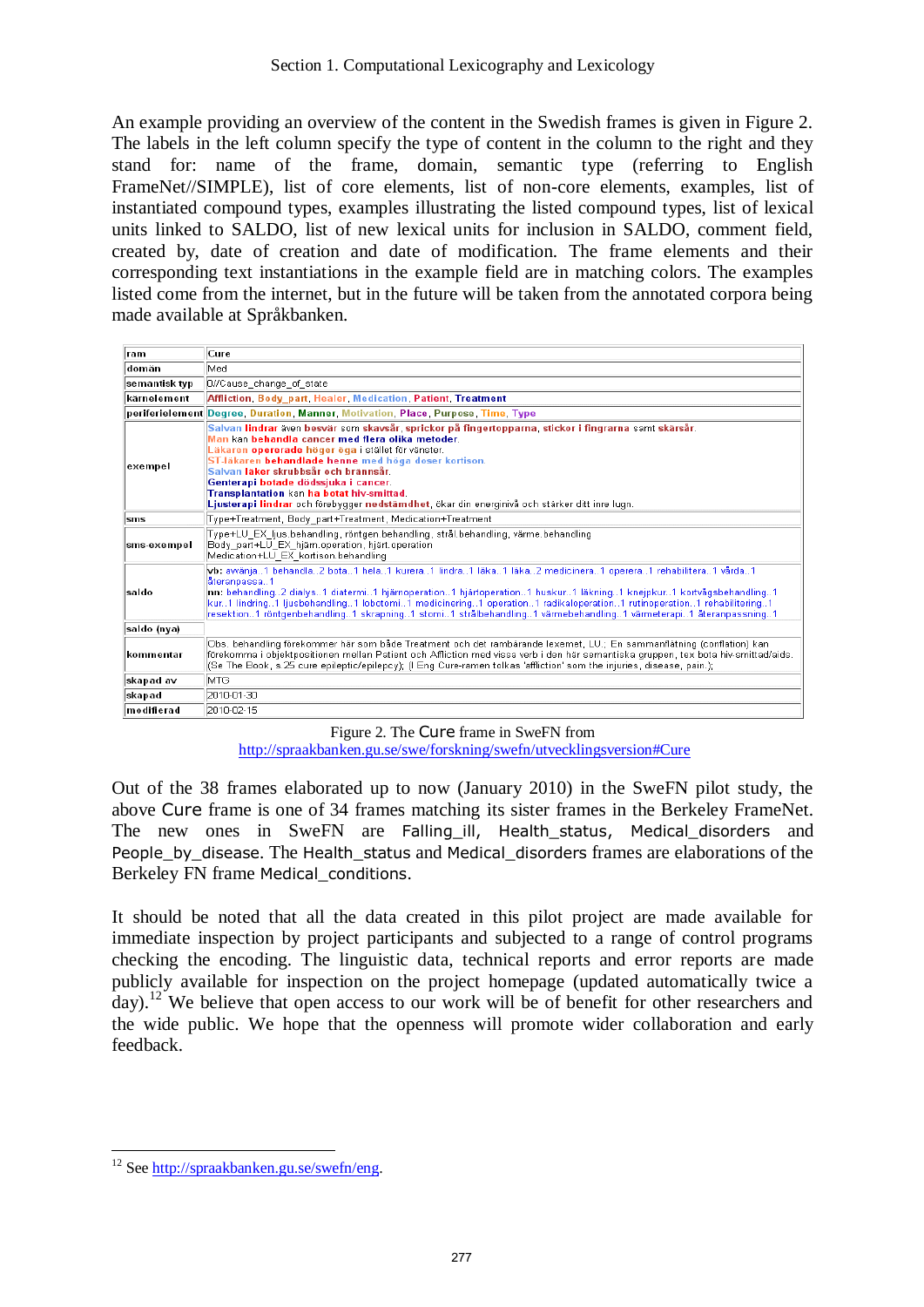Lars Borin, Dana Danélls, Markus Forsberg, Dimitrios Kokkinakis and Maria Toporowska Gronostaj

### **5. Specific issues to be addressed: compounds and multiword expressions**

In SweFN++, we will pay special attention to the cases where lexical units and text words do not coincide. Firstly, we will need to deal with productive compounding (where compounds are written as one orthographic word, a characteristic of Swedish and many other languages, but not English), e.g. the implicit semantic relations underlying compounds. Secondly, multiword lexemes (multiwords) are an area of increasing interest in the LT community.

### **5.1. Compounds in SweFN**

In the course of the work on SweFN, it has become obvious that compounds deserve special attention, as they are an inherent feature of the Swedish language. They can be produced on the fly, express a number of implicit semantic relations which need to be made explicit for LT use, and their components need to have SALDO sense identifiers. Furthermore, an explicit semantic annotation of compounds is required for specification of the alternations in semantic and syntactic valency patterns evoked by compound target lexical units, e.g. *Läkaren undersökte barnet* "the doctor examined the child" versus *Barnet läkarundersöktes* lit. "the child was doctor-examined".

A closer look at the compound types and their examples shows that noun compounds, both deverbal (e.g. car purchase) and others (e.g. water jug), abound in the data. In Table 2 we list some examples showing the core (Buyer, Goods) and non core elements building compounds with the verbal noun *köp* 'buy, purchase'.

| Goods+LU            | markköp                         | 'land purchase'             |
|---------------------|---------------------------------|-----------------------------|
| Manner+LU           | skenköp                         | 'under the guise purchase'  |
| Means+LU            | avbetalningsköp 'hire-purchase' |                             |
| Purpose+LU          | tröstköp                        | 'comfort shopping purchase' |
| Purpose_of_goods+LU | sexköp                          | 'sex-buying'                |

Table 2. Compound types with examples taken from the Commerce\_buy frame.

There are several issues concerning compounds which will be examined in the future work: (i) their potential role in automatic disambiguation of polysemous lexical units; (ii) their effect on changes in syntactic valency patterns of the compound lexical units; and (iii) the preferences for variation in types of semantic patterns with respect to a frame. The formalisation of these issues will hopefully improve several LT applications, not to mention the merging procedures in SweFN++.

### **5.2. Multiwords expressions in SweFN**

One aim of the SweFN++ project is to provide a principled treatment of Swedish multiwords in the resulting resource. The methodological implications of this are in fact far-reaching. If we are to be able to use LT tools for automatic and computer-assisted acquisition of frames and frame elements, these tools must be able to find and propose multiword candidates. Thus, an important component of the project will be to successively (non-trivially) modify and refine existing LT tools in this direction. This will involve the entire processing chain from raw text to syntactically and semantically annotated sentences. That is, it will involve the processing stages of tokenization, part of speech tagging, morphological analysis/lemmatization, word sense assignment, and syntactic analysis. It will be a central methodological issue in the project how to accomplish this in a way that will not disrupt the workflow, and where new information can be integrated in a principled way.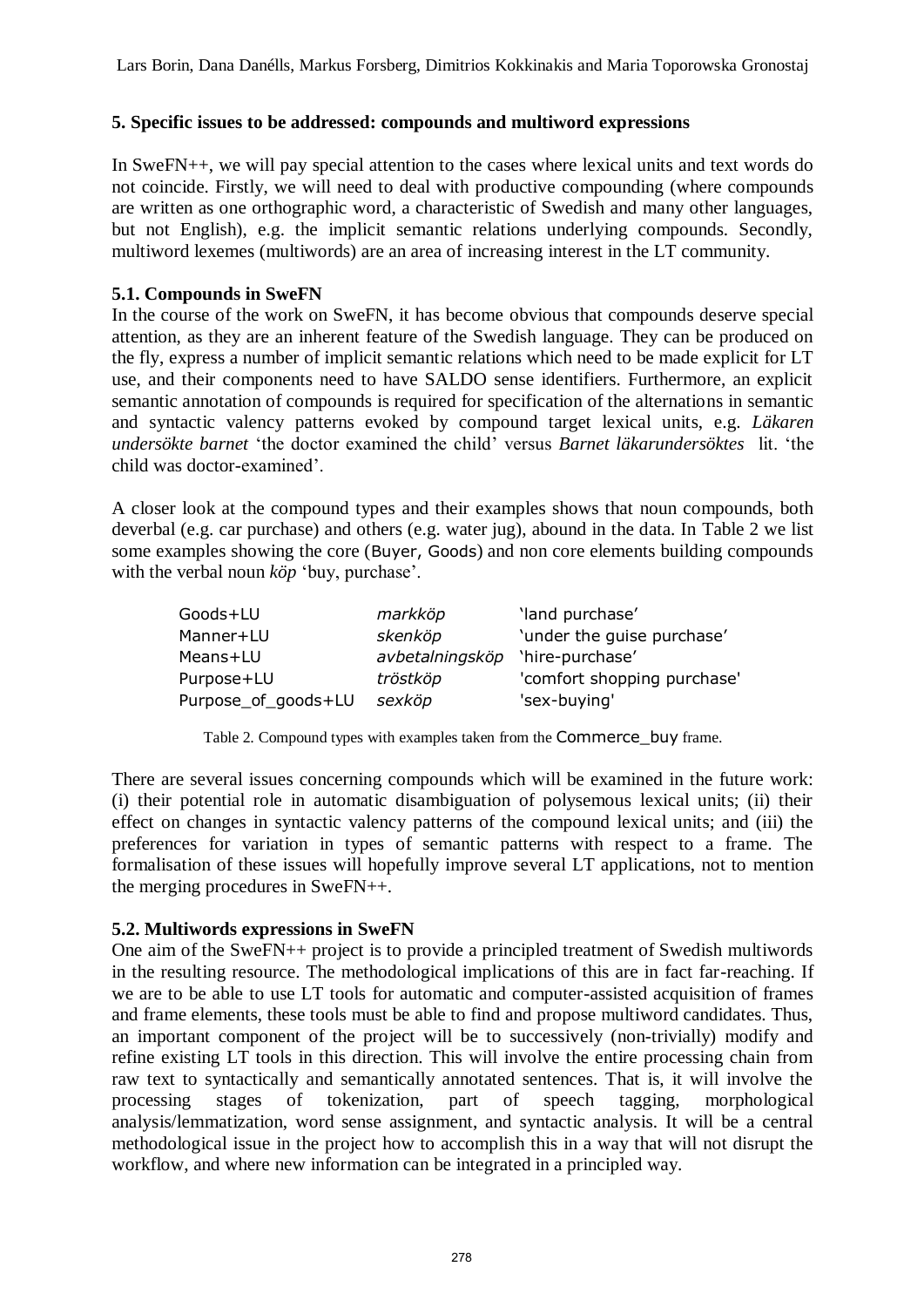# **6. Conclusions**

The very initial phase of the SweFN++ project has already engendered some general methodological reflections on the recycling of available resources, and concerning acquisition of frames and some possible ways to populate the frames semi-automatically. As the work will progress, the attention will be focused on: (i) coordinating the meta-language used in different resources; (ii) ensuring the correctness of the available frame data by manual inspection and semi-automatic mining of the lexicons and text corpora; (iii) refining the set of procedures which aim at the acquisition of new frames from corpora; (iv) optimising the methods to populate the frames with regard to a type of the frame (e.g., artefact frames like Clothing require different processing from event oriented ones like Forming\_relationships)*.* We expect that in its final shape SweFN++ will be relatively free from shortcomings of the particular lexical resources due to their corrective recycling and the support from a wellbalanced semantically and syntactically annotated corpus.

It is still not clear how we can utilize the Berkeley FrameNet frame definitions, the Swedish parser, and the additional semantic and syntactic information from SIMPLE/PAROLE in an effective way that will facilitate disambiguation related tasks which are relevant to computational natural language processing systems. This is one of the many challenges we hope to resolve in the course of the presented research project.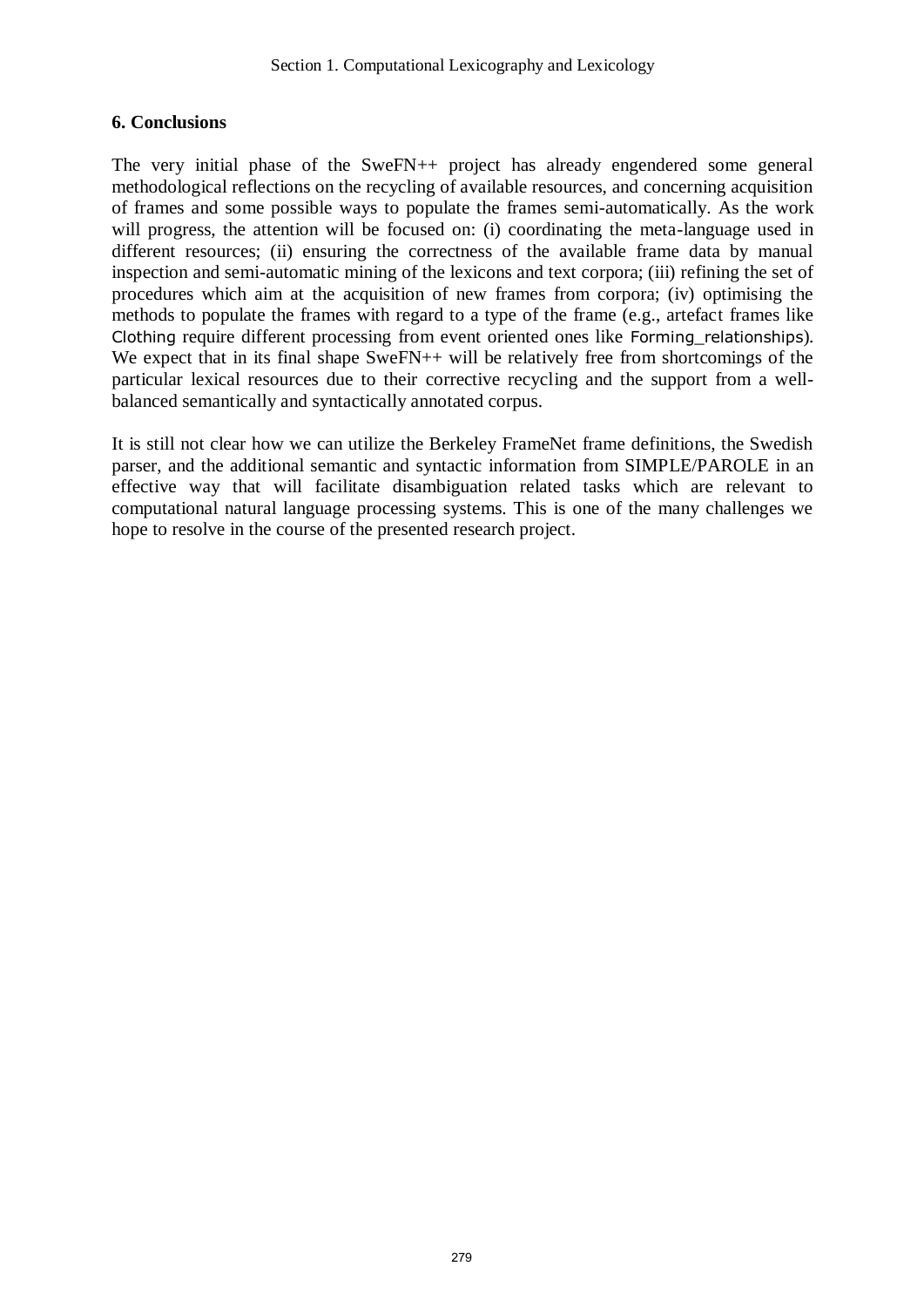Lars Borin, Dana Danélls, Markus Forsberg, Dimitrios Kokkinakis and Maria Toporowska Gronostaj

#### **References**

- Bick, E. (2009). "DeepDict A graphical corpus-based dictionary of word relations". In Kristiina Jokinen; Eckhard Bick. (eds.)*. Proceedings of the 17th NODALIDA*. NEALT Proceedings Series, Vol. 4. 268-271.
- Boas, H. C. (ed.; 2009). *Multilingual framenets in computational lexicography*. Berlin: Mouton de Gruyter.
- Borin, L.; Forsberg, M. (2009a). "Something old, something new: A computational morphological description of Old Swedish". In *LREC 2008 workshop on language technology for cultural heritage data (LaTeCH 2008).* Marrakech: ELRA. 9–16.
- Borin, L.; Forsberg, M. (2009b). 'All in the family: A comparison of SALDO and WordNet'. In Kristiina Jokinen; Eckhard Bick. (eds.)*. Proceedings of the 17th NODALIDA*.
- Borin, L.; Forsberg, M.; Lönngren, L. (2008). "The hunting of the BLARK SALDO, a freely available lexical database for Swedish language technology". In Joakim Nivre; Mats Dahllöf; Beáta Megyesi. (eds.). *Resourceful language technology. Festschrift in honor of Anna Sågvall Hein.* Acta Universitatis Upsaliensis: Studia Linguistica Upsaliensia 7. 21–32.
- Borin, L.; Gronostaj, M. T.; Kokkinakis, D. (2007). "Medical frames as target and tool". In *Frame 2007: Building frame semantics resources for Scandinavian and Baltic languages*. University of Tartu. 11–18.
- Fillmore, C. J. (2008). "FrameNet meets Construction Grammar". In *Proceedings of the XIII Euralex international congress*. Barcelona. 49–69.
- Green, R.; Dorr, B. J.; Resnik, P. (2004). "Inducing frame semantic verb classes from WordNet and LDOCE". In *Proceedings of the 42nd ACL.* Barcelona: ACL. 375–382.
- Halacsy, P.; Kornai, A.; Oravecz, Cs. (2007). 'Hunpos an open source trigram tagger'. In *Proceedings of the 45th ACL, Demo and Poster Sessions*, Prague: ACL. 209–212.
- Järborg, J. (2001). *Roller i Semantisk databas* (Research Reports from the Department of Swedish, No. GU-ISS-01-3). University of Gothenburg: Dept. of Swedish Language.
- Johansson, R.; Nugues, P. (2005). "Using parallel corpora for automatic transfer of FrameNet annotation". In *Proceedings of the 1st ROMANCE FrameNet workshop*. 26–28.
- Johansson, R.; Nugues, P. (2006). 'A FrameNet-based semantic role labeller for Swedish'. In *Proceedings of Coling/ACL 2006*. Sydney: ACL.
- Kann V.; Rosell, M. (2006). 'Free construction of a free Swedish dictionary of synonyms'. In *Proceedings of the 15th NODALIDA*. Dept. of Linguistics, University of Joensuu. 105–110.
- Kilgarriff, A.; Rychly, P.; Smrz, P.; Tugwell, D. (2004). "The Sketch Engine". In *Proceedings of the 11th Euralex International Congress*. Lorient, France. 105–116.
- Kilgarriff, A.; Husák, M.; McAdam, K.; Rundell, M.; Rychlý, P. (2008). "GDEX: Automatically finding good dictionary examples in a corpus". In *Proceedings of the XIII Euralex international congress*. Barcelona.
- Kokkinakis, D. (2004). "Reducing the effect of name explosion". In *Proceedings of the LREC Workshop: Beyond Named Entity Recognition, Semantic labelling for NLP tasks*. LREC 2004. Lisbon: ELRA.
- Kokkinakis, D.; Johansson Kokkinakis, S. (1999). "A cascaded finite-state parser for syntactic analysis of swedish". In *Proceedings of the 9th EACL*. Bergen: ACL.
- Lenci, A.; Bel, N.; Busa, F.; Calzolari, N.; Gola, E.; Monachini, M.; et al. (2000). "SIMPLE: A general framework for the development of multilingual lexicons". In: *Lexicography* 13(4). 249– 263.
- Lönngren, L. (1989). "A Swedish associative thesaurus". In *Euralex 1998 Proceedings*. Liège: University of Liège. 467–474.
- Nivre, J.; Hall, J.; Nilsson, J.; Chanev, A.; Eryigit, G.; Kübler, S.; Marinov, S.; Marsi, E. (2007). 'MaltParser: A language-independent system for data-driven dependency parsing'. In *Natural Language Engineering* 13(2): 95–135.

Pado, S.; Lapata, M. (2005). "Cross-linguistic projection of role-semantic information". In

*Proceedings of HLT/EMNLP 2005*. Vancouver: ACL. 859–866.